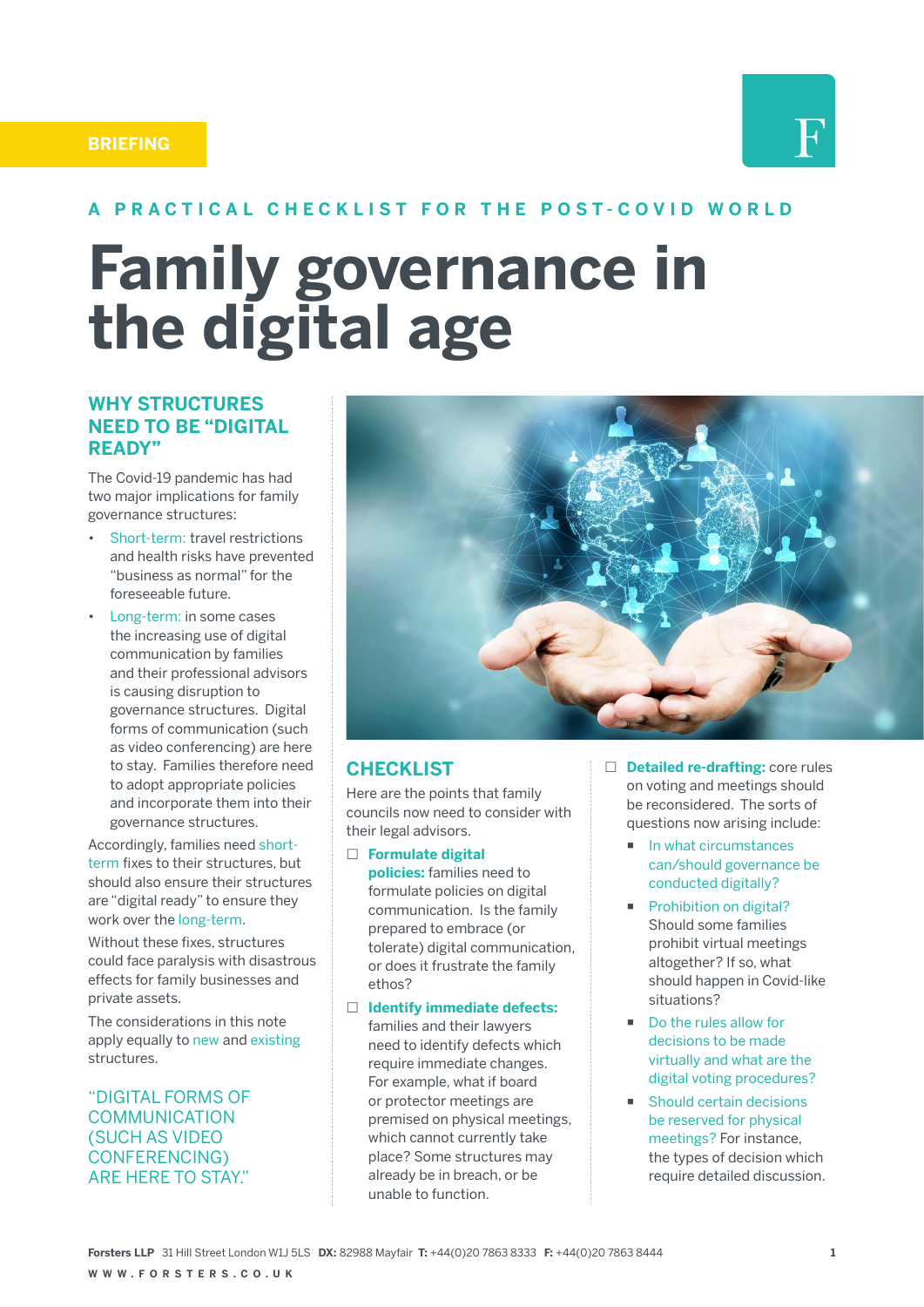

# **FAMILY GOVERNANCE IN THE DIGITAL AGE**

- Should certain decisions be digital? For example, should virtual meetings be encouraged for certain business decisions which require quick action?
- **Psychology and family** interactions. Families need to consider how they can successfully interact digitally and how board members can "read the room" in the absence of body language. Facial expressions become the only means of gauging reactions, which itself is contingent on a reliable internet connection. Should these factors shape decision-making processes? It may depend on the nature and size of the family**.**
- Original documents. Access to the trust documents themselves may be critical: are they always accessible?
- □ Tax: how to mitigate the risk of bringing structures onshore when dealing digitally (especially if trustees are grounded onshore in crisis situations).



- **Re-evaluating core provisions:**  the current crisis highlights the ongoing importance of reviewing several core provisions.
	- Exit strategies: the current situation may put strain on families who cannot meet, particularly if unresolved issues are allowed to "fester". Equally, it will put strain on asset values, if family businesses and private assets lose value in the current market.

This reinforces the importance of exit provisions for those families that permit exits. If family members wish to exit, there must be rules to govern how (and whether) this can be done.

- Capacity issues: the pandemic is a reminder to check structures have thorough provisions for incapacity, whether temporary or permanent.
- Importance of board appointments: the boards of many family entities are now dealing with the economic fallout from the pandemic. In some cases, survival will depend on the actions of board members. This underlines the importance of making the right board appointments and ensuring there are effective successor appointment provisions.
- Investment advisors and protectors: similarly, the current challenges show the importance of effective provisions for investment advisors/committees and protectors.
- **Flee clauses:** flee clauses automatically trigger certain actions (such as transfers of trusteeship) upon crisis situations. Should flee clauses be activated in the event of a future pandemic or similar emergency, to ensure effective governance? If so, how would the new jurisdiction be determined? Equally, how are "trigger events" defined and would a pandemic unwittingly activate a flee clause?
- **Regulation:** economic substance rules require physical presence in the jurisdiction where the structure is incorporated. Structures need to ensure compliance when operating digitally.

 **Confidential information:** trustees and other fiduciaries owe duties of confidentiality under statute and common law. Measures are needed to ensure compliance when, for example, conducting video conferences and arranging electronic signatures.

#### **CONCLUSION**

In many cases, patriarchs and matriarchs will strongly advocate the status quo on matters such as physical meetings, and for most families this should remain the default option.

However, it can no longer be assumed that structures can always run on the traditional basis. Structures therefore need to be reviewed to ensure they are "digital ready".